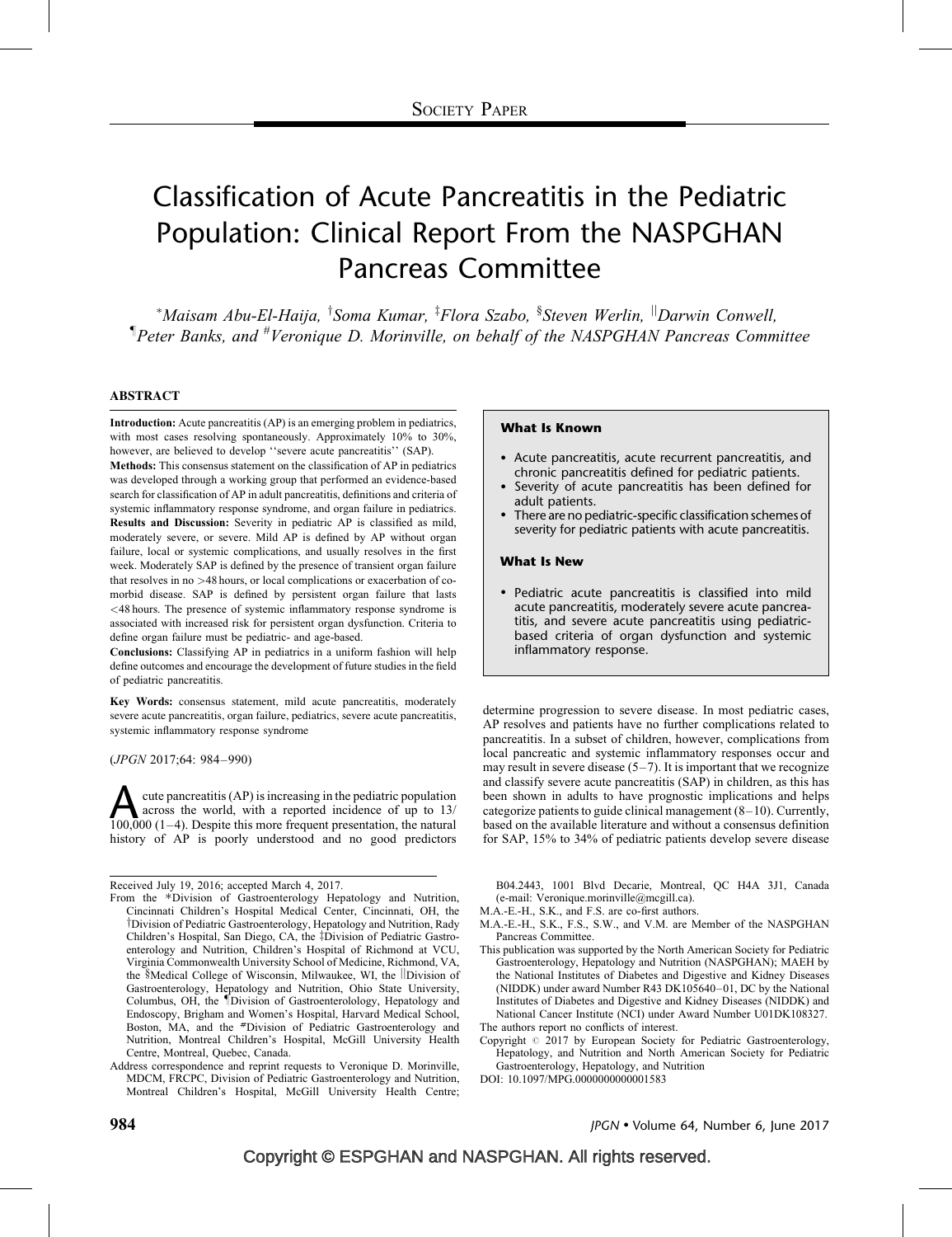[\(6,7,11,12\)](#page-5-0). A recent editorial emphasized the need to define the severity of AP in pediatrics to develop a framework to better understand pancreatitis and as a foundation for future studies to investigate therapeutic efficacy and outcomes [\(13\).](#page-5-0)

Although adult pancreatology groups continue to review and update definitions of AP, with the most recent international efforts being published as recently as 2013 [\(14\),](#page-5-0) the same effort has not occurred in pediatrics. To address this apparent knowledge gap, we propose the first pediatric specific classification of AP to be used in future pediatric AP studies.

### **METHODS**

The AP Classification working group consisted of the main authors-members (M.A.H., S.K., F.S., S.W.) and Chair (V.M.) of the NASPGHAN (North American Society for Pediatric Gastroenterology, Hepatology, and Nutrition) Pancreas Committee in 2016, and 2 adult pancreatologists (P.B. and D.C.). Other members of the NASPGHAN Pancreas Committee reviewed and commented upon the manuscript before the final version being approved. These members are listed in the acknowledgment section.

The main authors, pediatric gastroenterologists with expertise in pancreatology, searched the literature on the epidemiology of AP and SAP, and documented definitions of SAP according to previously published studies. Key words included definitions of AP and SAP. English language adult and pediatric literature was reviewed. Regular calls and email correspondences were conducted between the authors and the committee chair, VM. The manuscript was then shared with 2 preselected adult expert pancreatologists involved in determining classification of AP in the adult population. Members of the NASPGHAN Pancreas Committee were invited to review the manuscript and encouraged to respond, to develop the document into an expert opinion consensus statement that was based on published literature review, and agreed-upon by a larger group of pediatric gastroenterologists with interest and expertise in pancreatology.

### RESULTS AND DISCUSSION

### Background Background Literature

One of the main factors that has hindered progress in the study of pancreatitis in children is the lack of uniform classification of AP used in different pediatric studies [\(5\).](#page-5-0) Unfortunately, many pediatric studies have failed to address this important issue to date. DeBanto and the Midwest Multicenter Pancreatic Study Group was the first group to define SAP in children in 2002 [\(11\).](#page-5-0) They derived the criteria from the adult international consensus for SAP, based on the Atlanta Classification of 1991 [\(15\)](#page-5-0). Significant differences, however, are apparent in the clinical presentation and etiology of pancreatitis between children and adults, with adults having a large proportion related to either biliary (gallstones) or alcohol ingestion, whereas for children, the main etiologies are more diverse including anatomic variants, drugs/toxins, infectious, trauma, biliary/obstructive, metabolic, genetic, and ''idiopathic'' causes [\(5\)](#page-5-0). Thus, the Atlanta classification based upon adult literature may not be appropriate to define severity of pediatric AP.

Despite the known limitations of the Atlanta Criteria, the Midwest Multicenter Pancreatic Study Group defined SAP as meeting at least one of the following criteria: death as a result of the disease, surgery to the pancreas (resection or drainage procedures), development of pseudocyst, abscess or necrosis, or development of organ dysfunction (systolic blood pressure <90 mmHg, PaO<sub>2</sub> <60, creatinine >2 mg/dL, or gastrointestinal (GI) bleeding >500 mL/24 hours).

Several subsequent retrospective pediatric studies have used similar criteria with minor differences [\(6,7,12,16\)](#page-5-0). [Table 1](#page-2-0) summarizes how various pediatric study groups defined SAP and the methods by which the information was extracted for the clinical studies.

A major limitation in applying adult criteria in pediatric cases has been in defining organ dysfunction in children. Circulatory dysfunction based on a systolic blood pressure <90 mmHg will overestimate SAP, especially in the younger age groups wherein normal systolic blood pressure may be <90 mmHg. As an example, if a 5-year-old girl patient who is 5th percentile for height presented with AP and had a systolic blood pressure of 89 mmHg, she would be classified as having severe AP, when in fact her systolic blood pressure would actually be at 50th% [\(17\)](#page-5-0) and should be considered normal. Similarly, using creatinine  $>2$  mg/dL to define renal dysfunction will likely underestimate kidney injury, as this value is also highly age-, weight/height-, and muscle mass-dependent. Thus, in certain cases, especially in younger children, kidney injury might be present at creatinine values lower than 2 mg/dL, but organ dysfunction criteria for SAP not be fulfilled. For clinical applications, the absolute change in creatinine value from an individual patient's baseline, if known, would be the more appropriate method to define kidney injury [\(18\)](#page-5-0) because even a modest increase (eg, by 0.3 mg/ dL) in baseline creatinine is a risk factor for mortality in adult and pediatric patients [\(19–21\)](#page-5-0).

Other criteria may also be seldom fulfilled because of differences between pediatric and adult responses to AP. GI bleeding related to pancreatitis is rare in children [\(22\)](#page-5-0), and even more rarely would blood volume losses exceed 500 mL/24 hours (which would be an extremely significant volume in a toddler), making this criterion poorly applicable to the pediatric population. Severe GI bleeding is a rare complication even in adults and is typically accompanied by other organ failure. Owing to this, GI bleeding was eliminated as criterion for SAP in the revised adult AP Atlanta Criteria published in 2013 [\(14\)](#page-5-0). Respiratory complications can be common in SAP because of third spacing and ventilation-perfusion mismatch. Most children, however, do not undergo arterial puncture for obtaining arterial blood gases, unless they are in the intensive care unit (ICU) and being monitored via arterial access. Using  $PaO<sub>2</sub>$  as sole criteria for identifying respiratory complications will therefore exclude such patients. Most pediatric patients, however, can be identified as having respiratory compromise by increased  $O_2$  requirement and by having imaging findings of pulmonary edema or pleural effusion. Pulmonary findings of edema or effusion alone would not qualify for organ failure unless it caused respiratory distress or increased oxygen requirements in a child. These findings may be useful especially in cases wherein  $PaO<sub>2</sub>$  is not available.

### Definition of Acute Pancreatitis in Pediatrics

AP in children has been previously defined as having the presence of at least 2 of the following 3 criteria [\(23\)](#page-5-0): abdominal pain compatible with pancreatic origin, amylase and/or lipase at least 3 times upper limits of normal, and imaging findings suggestive/ compatible with pancreatic inflammation.

### Definitions of Organ Dysfunction and Systemic Inflammatory Response in Pediatrics

The ''International Pediatric Sepsis Consensus Conference'' in 2002 [\(18\)](#page-5-0) established criteria to define ''organ dysfunction'' in children. Although the primary goal was to develop definitions for

www.jpgn.org  $985$ 

# Copyright © ESPGHAN and NASPGHAN. All rights reserved.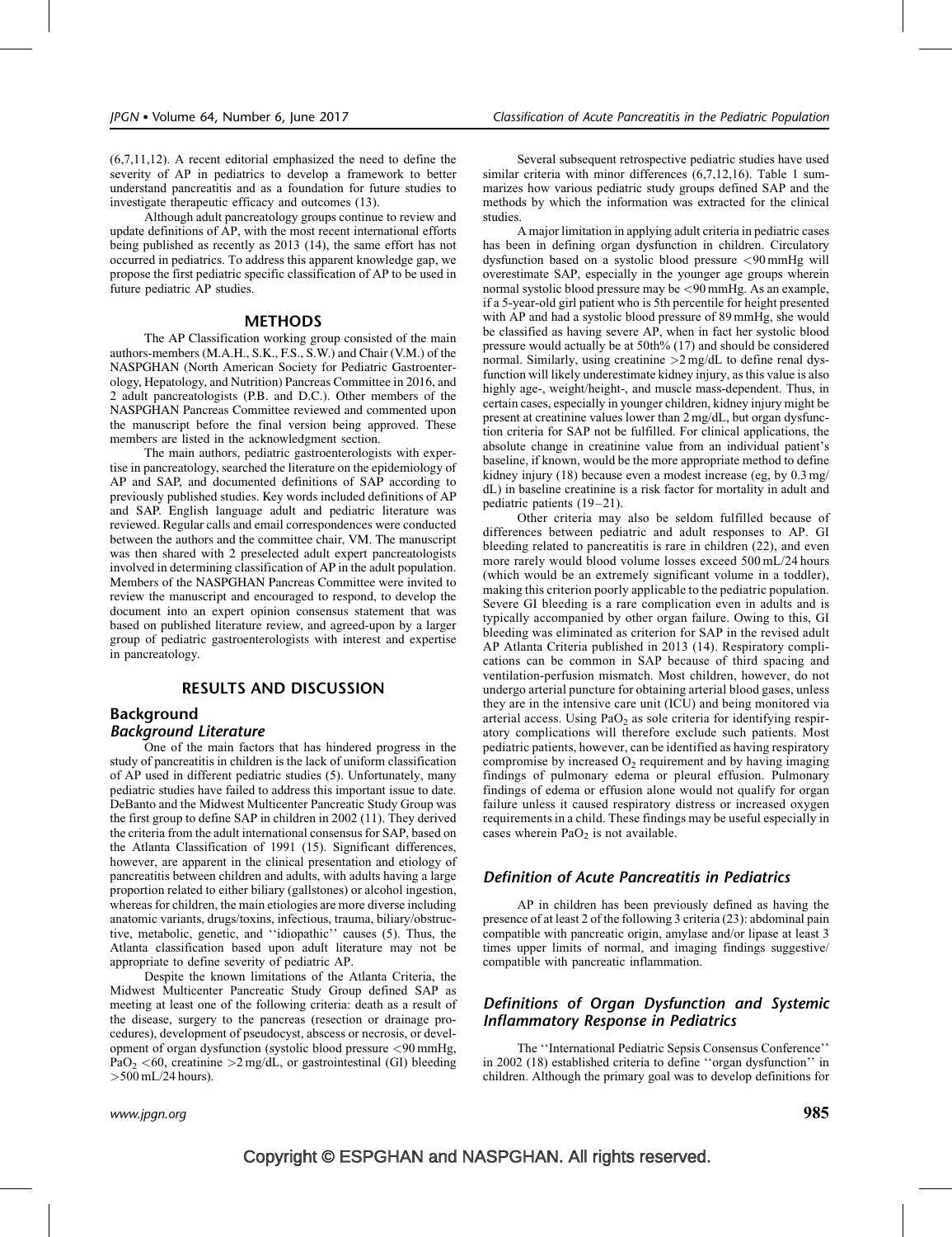<span id="page-2-0"></span>

|                                                                  | TABLE 1. Criteria for severe acute pancreatitis in previous pediatric studies                                                                                                                                                                                                                                                                                                                                                                           |                                                                                                |                                                                                                                     |                                                                                                |                                                                                              |
|------------------------------------------------------------------|---------------------------------------------------------------------------------------------------------------------------------------------------------------------------------------------------------------------------------------------------------------------------------------------------------------------------------------------------------------------------------------------------------------------------------------------------------|------------------------------------------------------------------------------------------------|---------------------------------------------------------------------------------------------------------------------|------------------------------------------------------------------------------------------------|----------------------------------------------------------------------------------------------|
|                                                                  | De Banto et al (2002) (11)                                                                                                                                                                                                                                                                                                                                                                                                                              | Suzuki et al (2008) (16)                                                                       | Lautz et al $(2011)$ $(7)$                                                                                          | Coffey et al $(2013)$ $(6)$                                                                    | Szabo et al (2016) (12)                                                                      |
| Death                                                            | identified patients who<br>died during admission<br>Retrospective review of<br>patient records                                                                                                                                                                                                                                                                                                                                                          | identified patients who<br>died during admission<br>Retrospective review of<br>patient records | Retrospective review of patient<br>who died during admission<br>records identified patients                         | identified patients who<br>died during admission<br>Retrospective review of<br>patient records | EMR identified patients<br>Retrospective review of<br>who died during<br>admission           |
| Surgery on the pancreas<br>Local complication                    |                                                                                                                                                                                                                                                                                                                                                                                                                                                         |                                                                                                | ICD-9 52.11-12, ICD-9 52.01,<br>ICD-9 577.2 and confirmed by<br>$52.4 - 7, 52.95 - 96, 52.99$                       |                                                                                                | Retrospective review of                                                                      |
| (pseudocyst, abscess,<br>necrosis)                               |                                                                                                                                                                                                                                                                                                                                                                                                                                                         |                                                                                                | imaging                                                                                                             |                                                                                                | EMR identified patients<br>who had developed such<br>imaging studies in the<br>complications |
| Organ dysfunction $(\geq 1)$<br>Renal dysfunction<br>Circulation | Systolic BP <90 mmHg<br>Creatinine >2 mg/dL                                                                                                                                                                                                                                                                                                                                                                                                             | Systolic BP <90 mmHg<br>Creatinine $>2$ mg/dL                                                  | 584.5 or 584.9 (US criteria)<br>Acute renal failure: ICD-9<br>$Show = need for persons$<br>or creatinine $>2$ mg/dL | Systolic BP <90 mmHg                                                                           |                                                                                              |
| Respiratory complications<br>GI bleed                            | $PaO2 < 60$ mmHg<br>$>500$ mL/24 h                                                                                                                                                                                                                                                                                                                                                                                                                      | $PaO2 < 60$ mmHg<br>$>500$ mL/24 h                                                             | ICD-518.0 (pulmonary<br>Severe GI bleed                                                                             | PaO <sub>2</sub> <60 mmHg, or $O_2$                                                            | Pulmonary edema, pleural                                                                     |
|                                                                  |                                                                                                                                                                                                                                                                                                                                                                                                                                                         |                                                                                                | respiratory failure), 518.82<br>(acute respiratory distress)<br>collapse), 518.81 (acute<br>or PaO <sub>2</sub> <60 | radiologic findings<br>requirement with                                                        | effusion on radiologic<br>studies, or requiring<br>supplemental O <sub>2</sub>               |
| admission (primarily for<br>Intensive care unit<br>pancreatitis) |                                                                                                                                                                                                                                                                                                                                                                                                                                                         |                                                                                                |                                                                                                                     |                                                                                                |                                                                                              |
|                                                                  | $BP = B$ lood pressure; EMR = electronic medical records; GI = gastrointestinal; ICD = International Classification of Diseases.<br>For each study, $\geq$ 1 of the listed criteria had to be met to consider a pancreatitis case severe.<br>Empty cell indicates that the criterion was not addressed in the manuscript.<br>*The Manuscript does not specify how the criteria were decided.<br>The Manuscript specifies how the criteria were decided. |                                                                                                |                                                                                                                     |                                                                                                |                                                                                              |

986 www.jpgn.org

# Copyright © ESPGHAN and NASPGHAN. All rights reserved.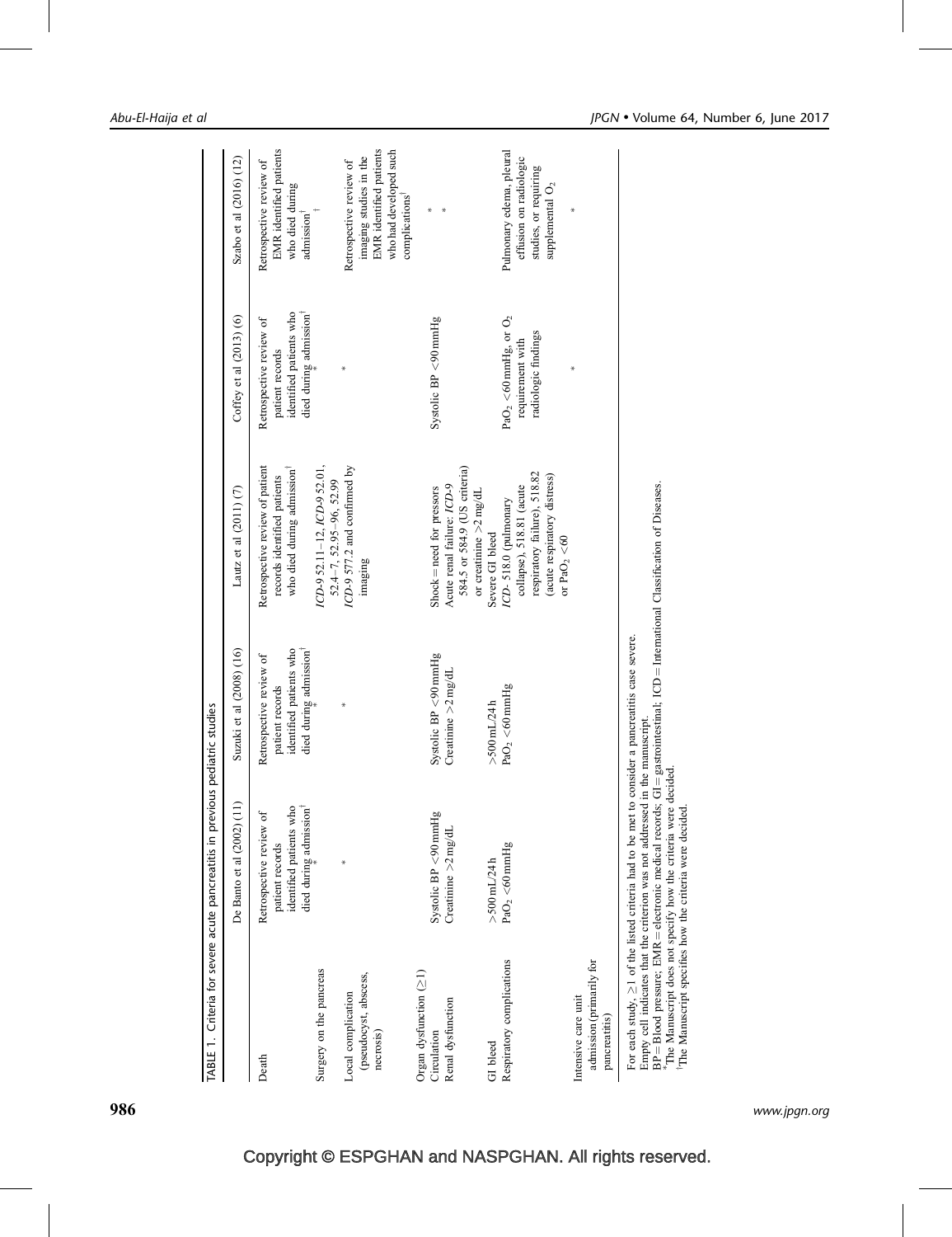| Cardiovascular dysfunction                                                                                                                                                 | Respiratory dysfunction                                                                   | Renal dysfunction                                                                                                   |
|----------------------------------------------------------------------------------------------------------------------------------------------------------------------------|-------------------------------------------------------------------------------------------|---------------------------------------------------------------------------------------------------------------------|
| $>1$ of the following despite administration of isotonic<br>intravenous fluid bolus $>40$ mL/kg in 1 h                                                                     | $>1$ of the following in absence of preexisting<br>lung disease or cyanotic heart disease |                                                                                                                     |
| Decrease in BP (hypotension) $\lt$ 5th percentile for age or<br>systolic BP $\langle 2 \rangle$ SD below normal for age                                                    | $PaO2/FIO2 < 300$ in absence of cyanotic<br>heart disease or preexisting lung disease     | $(1)$ Serum creatinine $\geq 2$ times upper limit of<br>normal for age or 2-fold increase in<br>baseline creatinine |
| Need for vasoactive drug to maintain BP in normal range<br>(dopamine $>5 \mu g \cdot kg^{-1} \cdot min^{-1}$ or dobutamine,<br>epinephrine, or norepinephrine at any dose) | (2) PaCO <sub>2</sub> > 65 torr or 20 mmHg over<br>baseline PaCO <sub>2</sub>             |                                                                                                                     |
| Two of the following:                                                                                                                                                      | (3) Proven need or $>50\%$ FIO <sub>2</sub> to maintain<br>saturation $>92\%$             |                                                                                                                     |
| Unexplained metabolic acidosis $(BD > 5.0 \text{ mEq/L})$                                                                                                                  |                                                                                           |                                                                                                                     |
| Increased arterial lactate $>2\times$ ULN                                                                                                                                  |                                                                                           |                                                                                                                     |
| Oliguria: urine output <0.5 mL $\cdot$ kg <sup>-1</sup> $\cdot$ h <sup>-1</sup>                                                                                            |                                                                                           |                                                                                                                     |
| Prolonged capillary refill: $>5 s$                                                                                                                                         |                                                                                           |                                                                                                                     |
| Core to peripheral temperature gap $>3^{\circ}$ C                                                                                                                          |                                                                                           |                                                                                                                     |
|                                                                                                                                                                            | (4) Need for nonelective mechanical<br>ventilation                                        |                                                                                                                     |

TABLE 2. Criteria of organ dysfunction as per the International Pediatric Sepsis Consensus [\(18\)](#page-5-0)

 $BD = base$  deficit;  $BP = blood pressure$ ;  $SD = standard deviation$ ;  $ULN = upper$  limits of normal.

pediatric sepsis, multiorgan dysfunction syndrome (MODS) was defined as part of the defining criteria. Hepatic dysfunction, neurologic changes, and hematologic dysfunction have not been considered hallmarks of SAP and are not part of the criteria in the revised Atlanta Criteria, or in previous pediatric studies [\(6,7,11,14,16\)](#page-5-0). Adult data indicate that patients who develop organ failure within the first few days of the AP presentation have greater mortality [\(24–27\)](#page-5-0). Table 2 lists the proposed criteria for organ dysfunction (derived from the definitions accepted in the International Pediatric Sepsis Consensus [\(18\)](#page-5-0)) to be used in the classification of pediatric AP as mild, moderate, or severe.

### Definitions of Systemic Inflammatory Response Syndrome in Pediatrics

According to published data in adults, the presence of systemic inflammatory response syndrome (SIRS) carries an increased risk for developing persistent organ dysfunction [\(26–28\)](#page-5-0). The main components of SIRS as defined in the adult literature include changes in body temperature, heart rate, respiratory rate, and leukocyte count abnormalities [\(29\).](#page-6-0) Before 2002, various definitions were being used throughout the pediatric medical literature. The International Pediatric Sepsis Consensus Conference held in 2002 developed the first consensus definitions for SIRS, published in 2005 [\(18\)](#page-5-0). This expert opinion consensus included age-based criteria for each of the parameters to reflect the reality that normal physiologic values for these change with age. Numerous biomarkers have since then been proposed to aid in the diagnosis of SIRS such as elevated sedimentation rates, C-reactive protein, interleukin-6, and procalcitonin. Although some of these biomarkers are sensitive, they lack specificity and thus have not yet been included in the current definition of SIRS nor studied in pediatrics. The work in this field is ongoing [\(30–32\)](#page-6-0). Table 3 summarizes the criteria for SIRS based on the International Pediatric Sepsis Consensus Conference [\(18\)](#page-5-0). Cardiovascular, respiratory, and renal dysfunction can develop because of severe SIRS, and all have the potential to develop into organ failure.

### Definitions of ''Local'' Complications in Pediatric Pancreatitis

Local complications described in the literature include peripancreatic fluid collections, necrotic fluid collections, pancreatic and peripancreatic necrosis (sterile or infected), and development of pseudocysts and walled-off necrosis (sterile or infected). A pseudocyst, a mature fluid collection containing no solid material surrounded by a defined wall, usually does not form in <4 weeks [\(10,14\)](#page-5-0). Hence, this complication is not useful in the acute determination of severity, but can be used retrospectively in the description of severity of an attack of AP. Other less-common complications include gastric outlet and duodenal obstruction, and splenic and portal vein thromboses. Some of these complications may not/do not develop within the first few days of the onset of pancreatic injury, but may manifest later. Recurrence of abdominal pain, development of fever, and new and progressive increase in serum pancreatic enzyme levels could be signs indicating the development of such complications. The exact characteristics of these changes are best investigated by cross-sectional imaging (such

TABLE 3. SIRS criteria as per the 2002 International Pediatric Sepsis Consensus [\(18\)](#page-5-0)

The presence of minimum 2 of the following 4 criteria (one of which must be abnormal temperature or leukocyte count):

Temperature of  $>38.5^{\circ}$ C or <36°C.

- Leukocyte count elevated or depressed for age or >10% immature neutrophils.
- Elevated heart rate >2SDs above normal for age in the absence of external factors such as associated fussiness, crying, or irritability; or unexplained persistent elevation over a 0.5- to 4-h time period. For children younger than 1 y: decreased heart rate <10th percentile for age in the absence of external factors such as vagal stimulation or medications; or otherwise unexplained persistent depression over a 0.5-h time period.
- Mean respiratory rate >2 SD above normal for age or requiring mechanical ventilation for an acute process not related to underlying disease or general anesthesia.

 $SD =$  standard deviation.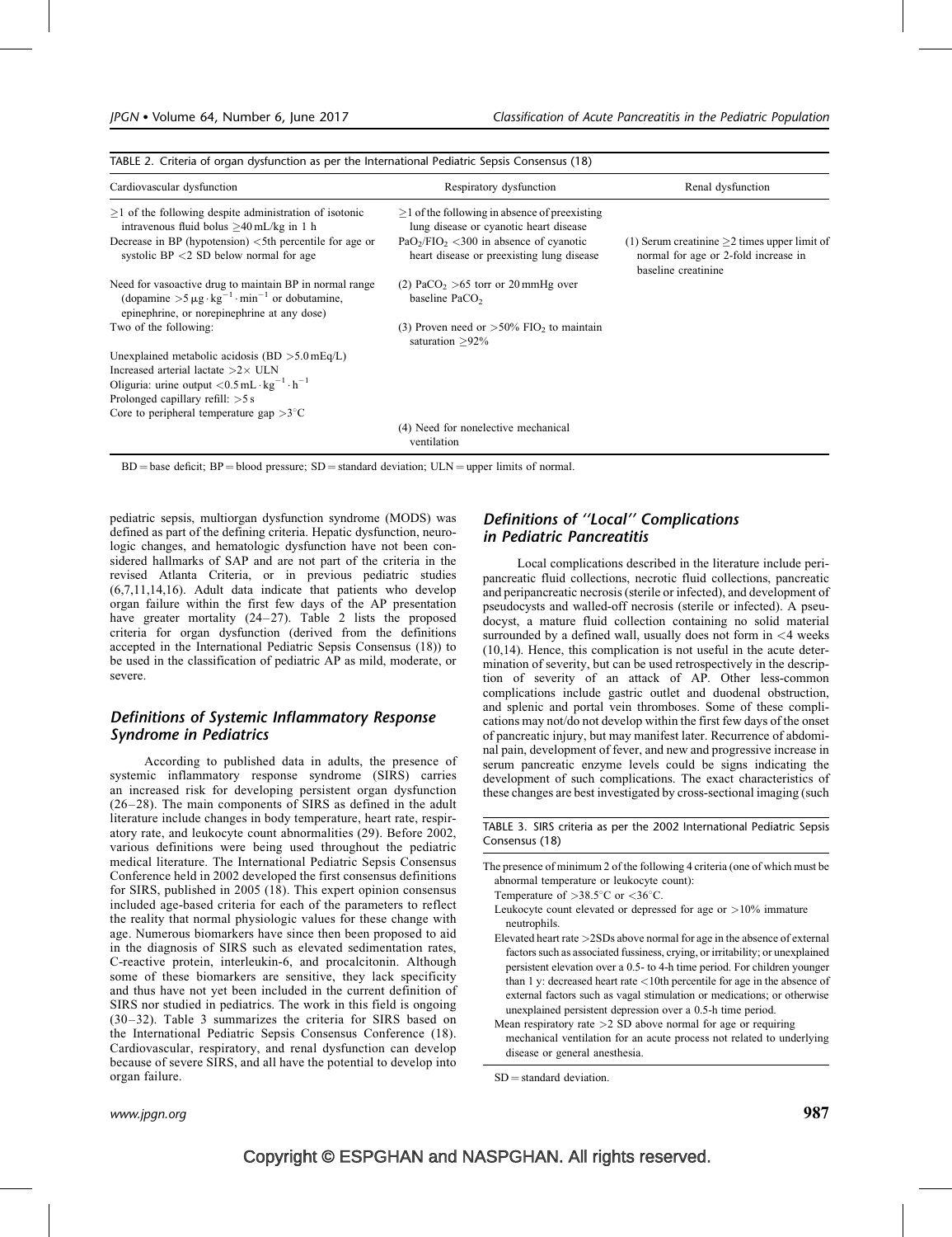as computed tomography [CT] imaging with intravenous contrast or magnetic resonance imaging) [\(33,34\)](#page-6-0).

### Definitions of ''Systemic'' Complications in Pediatric Pancreatitis

Banks et al [\(14\)](#page-5-0) defined systemic complications in adult AP as: ''exacerbation of pre-existing co-morbidity, such as coronary artery disease or chronic lung disease, precipitated by the acute pancreatitis''. Systemic complications in pediatric AP would similarly include symptoms of exacerbation of underlying previously diagnosed chronic illness such as of chronic lung disease, heart disease, or renal disease.

### Definitions of Severe Acute Pancreatitis

### Atlanta Classification of Severe Acute Pancreatitis in Adults

SAP was initially defined by the development of organ failure [\(10,14\).](#page-5-0) The Atlanta Classification was later revised in 2012 and it subdivided SAP in adults into: moderately severe AP and severe AP [\(14\)](#page-5-0). Moderately SAP included evidence of local or systemic complications in the absence of ''persistent'' organ failure (<48 hours). SAP was defined by ''persistent'' organ failure (>48 hours). Organ failure in adults was defined by a score of  $>$ 2 based on the modified Marshall scoring system [\(14,35\).](#page-5-0) The modified Marshall scoring system includes parameters regarding respiratory, renal, and cardiovascular status. Unfortunately, this scoring system cannot be readily applied to children because it uses adult based metrics and laboratory values.

### Proposal: Classification of Acute Pancreatitis in Pediatrics

We propose the following definitions of severity in pediatric AP based on the previously published studies in children and adults. Subsequent to establishing a diagnosis of AP in a child, severity grading may be assigned. Severity of AP in pediatrics would be classified (as in adults) as mild, moderately severe, or severe:

- Pediatric mild AP: AP that is not associated with any organ failure, local or systemic complications, and usually resolves within the first week after presentation. This is the most common form of pediatric AP.
- Pediatric moderately severe AP: AP with either the development of transient organ failure/dysfunction (lasting no >48 hours) or development of local or systemic complications. Local complications would include development of (peri) or pancreatic complications including fluid collections or necrosis. Please refer to below for further details. Systemic complications would include exacerbation of previously diagnosed co-morbid disease (such as lung disease or kidney disease).
- Pediatric severe AP: AP with development of organ dysfunction that persists >48 hours. Persistent organ failure may be single or multiple, and may develop beyond the first 48 hours of presentation

The Algorithm (Fig. 1) categorizes severity of pediatric AP. While Although is not a criterion in the definition of SAP, the presence of SIRS increases the risk of persistent organ failure in this patient population. Careful attention should be paid to age and weight-based values for defining organ dysfunction. At the current time, we recommend using the criteria of organ dysfunction as per the International Pediatric Sepsis Consensus to define organ dysfunction [\(18\)](#page-5-0). Children with organ dysfunction or failure should be monitored to determine whether the organ failure persists beyond 48 hours. It is important to note that although organ dysfunction typically develops early in the course of AP, a child should be periodically reevaluated throughout the entire hospitalization for development of any organ dysfunction. The moderately severe AP category calls attention to patients who are sicker than mild AP and require longer hospitalization than mild AP, but are not as sick as severe AP and unlikely to have severe adverse outcomes described



FIGURE 1. Algorithm to categorize severity of pediatric acute pancreatitis.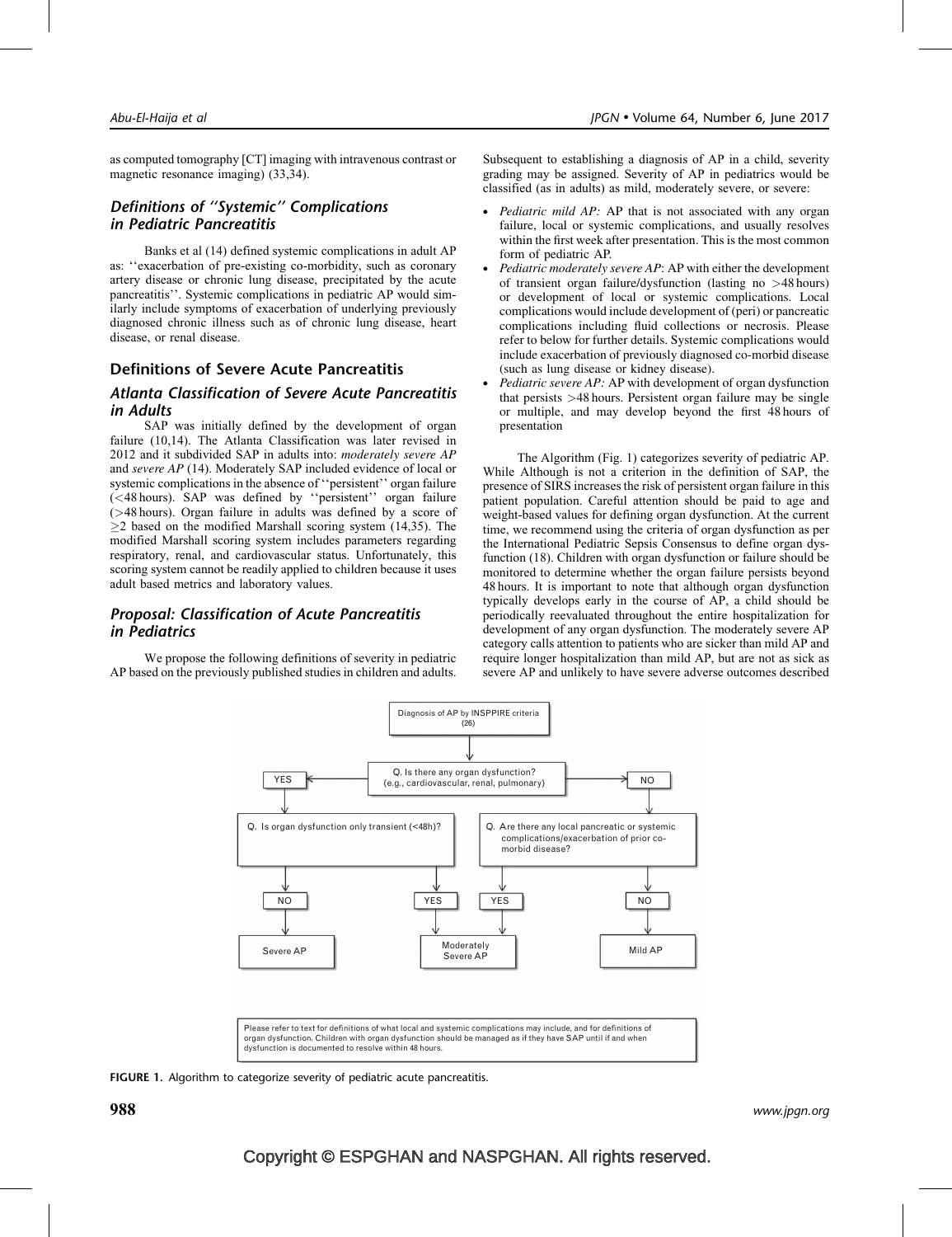<span id="page-5-0"></span>in severe AP. ''Local complications'' such as fluid collections typically will be symptomatic if they are significant in the classification scheme above. For example, patients with ongoing symptoms such as pain requiring narcotics, fever, or elevated white blood cell count undergoing detailed imaging through a CT scan after 3 to 6 days looking for a complication would be moved up to moderately SAP category on the basis of symptoms and CT findings of a pancreatic fluid collection. In contrast, imaging performed at admission without particular symptomatology demonstrating fluid in a patient who improves quickly and is discharged within 3 to 4 days should be disregarded, and the patient should be included in the mild AP category. From a radiological stand point, any volume of peripancreatic fluid greater than mild peripancreatic inflammation or edema (which manifests as haziness or reticular strands of fluid in the surrounding tissue) is considered an acute fluid collection and should be measured.

### CONCLUSIONS

Widely accepted definitions for pediatric AP would allow us to stratify patients accurately when measuring outcomes in pediatric AP studies. For the purpose of stratifying patients, we recommend categorizing pancreatitis into mild, moderately severe, or severe AP. Mild AP is pancreatitis without organ failure, local or systemic complications and usually resolves in the first week. Moderately SAP is defined by the development of transient organ failure, local complications, or exacerbation of co-morbid disease. SAP is defined as pancreatitis with persistence of organ failure beyond >48 hours. Criteria to diagnose organ failure need to be strictly pediatric-based. The main difference between moderately SAP and SAP relates to the duration of organ failure.

This proposed classification of AP will help clinicians and researchers categorize cases of childhood AP into subgroups and provide common grounds for outcomes research and comparative effectiveness studies, and to help understand disease evolution and identify points of medical intervention that could improve outcome. Better prediction models are needed. Identifying early features of disease will allow clinicians to develop prognostic tools and scoring systems to stratify patients who are prone to developing a severe course, thereby identifying patients who are likely to require intensive care, should be transferred to a more specialized pediatric center, or are likely to require the expertise of specialists and a multidisciplinary care approach. The creation of this common language will also foster future research studies. We anticipate that review of research using these definitions will help redefine and refine pediatric AP classifications in upcoming years, similarly to the exercise that has occurred for adult AP via the Atlanta classification and its 2012 revision.

Acknowledgments: The authors acknowledge the following members of the NASPGHAN Pancreas Committee for their feedback on the final manuscript version: Kesha Balakrishnan, John Eisses, Elsie Foglio, Victor Fox, Alvin Jay Freeman, Tanja Gonska, Amit Grover, Sohail Husain, Rakesh Kumar, Tom Lin, Zachary Sellers, and Aliye Uc.

### REFERENCES

- 1. Lopez MJ. The changing incidence of acute pancreatitis in children: a single-institution perspective. J Pediatr 2002;140:622-4.
- 2. Morinville VD, Barmada MM, Lowe ME. Increasing incidence of acute pancreatitis at an American pediatric tertiary care center: is greater awareness among physicians responsible? Pancreas 2010;39:5-8.
- 3. Pant C, Deshpande A, Olyaee M, et al. Epidemiology of acute pancreatitis in hospitalized children in the United States from 2000–2009. PloS one 2014;9:e95552.
- 4. Nydegger A, Heine RG, Ranuh R, et al. Changing incidence of acute pancreatitis: 10-year experience at the Royal Children's Hospital, Melbourne. J Gastroenterol Hepatol 2007;22:1313-6.
- 5. Abu-El-Haija M, Lin TK, Palermo J. Update to the management of pediatric acute pancreatitis: highlighting areas in need of research. J Pediatr Gastroenterol Nutr 2014;58:689–93.
- 6. Coffey MJ, Nightingale S, Ooi CY. Serum lipase as an early predictor of severity in pediatric acute pancreatitis. *J Pediatr Gastroenterol Nutr* 2013;56:602–8.
- 7. Lautz TB, Chin AC, Radhakrishnan J. Acute pancreatitis in children: spectrum of disease and predictors of severity. J Pediatr Surg 2011;46:1144–9.
- 8. Vege SS, Gardner TB, Chari ST, et al. Low mortality and high morbidity in severe acute pancreatitis without organ failure: a case for revising the Atlanta classification to include ''moderately severe acute pancreatitis''. Am J Gastroenterol 2009;104:710–5.
- 9. Petrov MS, Windsor JA. Classification of the severity of acute pancreatitis: how many categories make sense? Am J Gastroenterol 2010;105:74–6.
- 10. Banks PA. Acute pancreatitis: landmark studies, management decisions, and the future. Pancreas 2016;45:633–40.
- 11. DeBanto JR, Goday PS, Pedroso MR, et al. Acute pancreatitis in children Am J Gastroenterol 2002;97:1726–31.
- 12. Szabo FK, Hornung L, Oparaji JA, et al. A prognostic tool to predict severe acute pancreatitis in pediatrics. Pancreatology 2016;16:358–64.
- 13. Uc A. Predicting the severity of pediatric acute pancreatitis: are we there yet? J Pediatr Gastroenterol Nutr 2013;56:584–5.
- 14. Banks PA, Bollen TL, Dervenis C, et al. Acute Pancreatitis Classification Working Group: Classification of acute pancreatitis–2012: revision of the Atlanta classification and definitions by international consensus. Gut 2013;62:102–11.
- 15. Bradley EL 3rd. A clinically based classification system for acute pancreatitis. Summary of the International Symposium on Acute Pancreatitis, Atlanta, GA, September 11 through 13, 1992. Arch Surg 1993;128:586–90.
- 16. Suzuki M, Fujii T, Takahiro K, et al. Scoring system for the severity of acute pancreatitis in children. Pancreas 2008;37:222–3.
- 17. National High Blood Pressure Education Program Working Group on High Blood Pressure in Adolescents. The fourth report on the diagnosis, evaluation, and treatment of high blood pressure in children and adolescents. Pediatrics 2004;114(2 suppl 4th Report):555–76.
- 18. Goldstein B, Giroir B, Randolph A. International Consensus Conference on Pediatrics: international pediatric sepsis consensus conference: definitions for sepsis and organ dysfunction in pediatrics. Pediatr Crit Care Med 2005;6:2–8.
- 19. Abosaif NY, Tolba YA, Heap M, et al. The outcome of acute renal failure in the intensive care unit according to RIFLE: model application, sensitivity, and predictability. Am J Kidney Dis 2005;46:1038–48.
- 20. Lin CY, Chen YC, Tsai FC, et al. RIFLE classification is predictive of short-term prognosis in critically ill patients with acute renal failure supported by extracorporeal membrane oxygenation. Nephrol Dial Transplant 2006;21:2867–73.
- 21. Khwaja A. KDIGO clinical practice guidelines for acute kidney injury. Nephron Clin Pract 2012;120:c179–84.
- 22. Maury E, Tankovic J, Ebel A, et al., Parisian Group of the Upper Gastrointestinal Bleeding S. An observational study of upper gastrointestinal bleeding in intensive care units: is Helicobacter pylori the culprit? Crit Care Med 2005;33:1513–8.
- 23. Morinville VD, Husain SZ, Bai H, et al. Definitions of pediatric pancreatitis and survey of present clinical practices. J Pediatr Gastroenterol Nutr 2012;55:261–5.
- 24. Buter A, Imrie CW, Carter CR, et al. Dynamic nature of early organ dysfunction determines outcome in acute pancreatitis. Br J Surg 2002;89:298–302.
- 25. Imrie CW, Carter CR, McKay CJ. Enteral and parenteral nutrition in acute pancreatitis. Best Pract Res Clin Gastroenterol 2002;16:  $391 - 7$
- 26. Johnson CD, Abu-Hilal M. Persistent organ failure during the first week as a marker of fatal outcome in acute pancreatitis. Gut 2004;53:1340–4.
- 27. Mofidi R, Duff MD, Wigmore SJ, et al. Association between early systemic inflammatory response, severity of multiorgan dysfunction and death in acute pancreatitis. Br J Surg 2006;93:738–44.

## Copyright © ESPGHAN and NASPGHAN. All rights reserved.